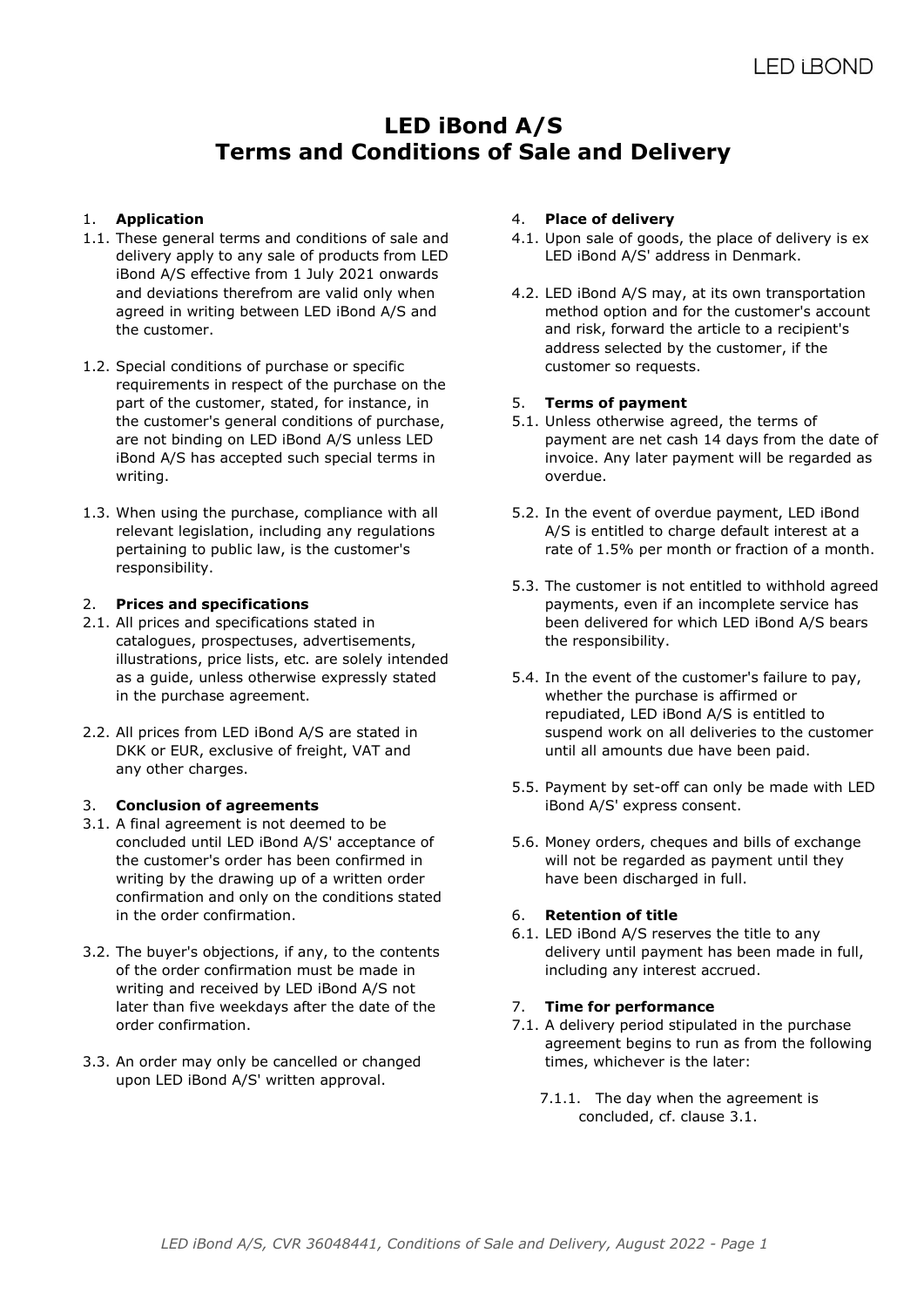- 7.1.2. The day when LED iBond A/S receives an agreed guarantee or payment which must be made prior to delivery.
- 7.1.3. The day when LED iBond A/S has received from the customer all the information required for the performance of the delivery.
- 7.2. If LED iBond A/S' delivery is delayed due to the circumstances of the customer, LED iBond A/S may fix a new time-limit on its own.

# 8. **Delay**

- 8.1. In the event of a delay, the customer is entitled to demand delivery by written notification to LED iBond A/S and to fix a final time-limit of minimum 30 weekdays.
- 8.2. If delivery has not been made within the timelimit fixed by the customer pursuant to clause 8.1, possibly adjusted pursuant to clause 7.2, the customer is entitled to cancel the agreement by written notification to LED iBond A/S.
- 8.3. With the exception of the right to cancel the agreement pursuant to clause 8.2, the possibility of requirements from the customer in consequence of LED iBond A/S' delay is excluded, so under no circumstances may the customer claim compensation for any direct or indirect loss, including operating loss, loss of profits and other financial consequential losses caused by delay. Nor will the customer be able to cancel previous or subsequent agreements in the event of delayed delivery. This limitation of LED iBond A/S' liability does not apply if LED iBond A/S has been grossly negligent.

## 9. **Duty of inspection**

9.1. Immediately upon receipt, the customer must carefully inspect the delivery in order to make sure that the products delivered are free of defects in terms of both quality and quantity.

## 10. **Notice of defect**

- 10.1. Notice of defects that have been or should have been discovered by the customer upon receipt of a delivery, cf. clause 9.1, must be submitted in writing within seven days of delivery; LED iBond A/S cannot be held responsible for the defect after that time.
- 10.2. Any notices of defect, objections, etc. must be submitted in writing immediately after the defect has been or should have been

discovered. In the absence of a timely notice of defect, the customer will forfeit its right to advance claims in respect of the defect. In any case, LED iBond A/S' liability for defects will lapse one year after the time of delivery.

# 11. **Defects**

- 11.1. If any defects are documented, for which LED iBond A/S may be held responsible, cf. clauses 10.1 and 10.2 and the provisions below, LED iBond A/S is entitled, at its option, to either remedy the defect or deliver a product in replacement.
- 11.2. LED iBond A/S will, within a reasonable time after receiving a legitimate notice of defect, make a statement regarding its option under clause 11.1. If LED iBond A/S fails to fulfil its obligations pursuant to clause 11.1 within 20 weekdays of submitting its statement to the customer, the customer must give LED iBond A/S a final respite of minimum 10 weekdays to remedy the defect. If LED iBond A/S' obligation has not been fulfilled before the expiration of this respite, the customer may cancel the purchase agreement, if the defect is serious, and claim compensation for its loss, but not more than 15% of the purchase price agreed. If, on the other hand, the defect is not serious, the customer is obliged to claim a proportionate price reduction, but not more than 15% of the purchase price agreed.
- 11.3. LED iBond A/S' liability only includes defects occurring during proper use of the material. The liability does not include defects that are due to causes arising after the risk has passed to the customer. For example, the liability does not include defects that are due to insufficient maintenance, overloading, incorrect installation by the customer, changes made without LED iBond A/S' written consent, or repairs that the customer has made in an incorrect way. Finally, the liability does not include ordinary wear and tear.
- 11.4. LED iBond A/S cannot be held responsible for defects caused by material provided by the customer, or designs prescribed or specified by the customer.
- 11.5. LED iBond A/S is not liable for any defects other than what is stipulated above. This applies to any loss caused by the defect, including any operating loss, loss of profits and other financial consequential losses. This